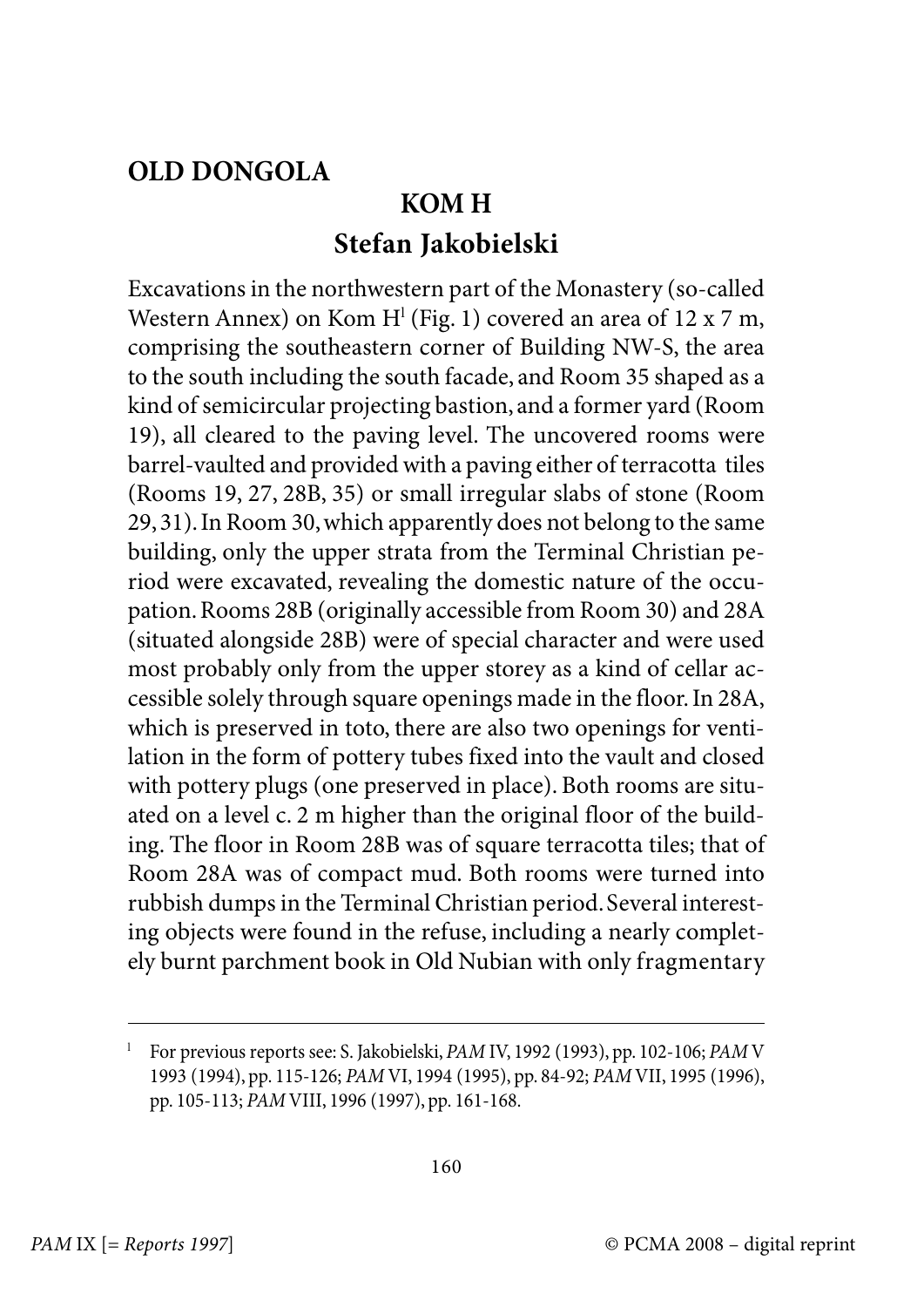

Fig. 1. Western Annex abutting the Monastery (the earliest buildings NW-N and NW-S distinguished by plain contour). Drawing A. Wójcik and K. Pluskota.

sheets surviving untouched by the flames. The codex apparently contained a selection of the Psalms. Also some metal objects were found, including an enormously big iron key with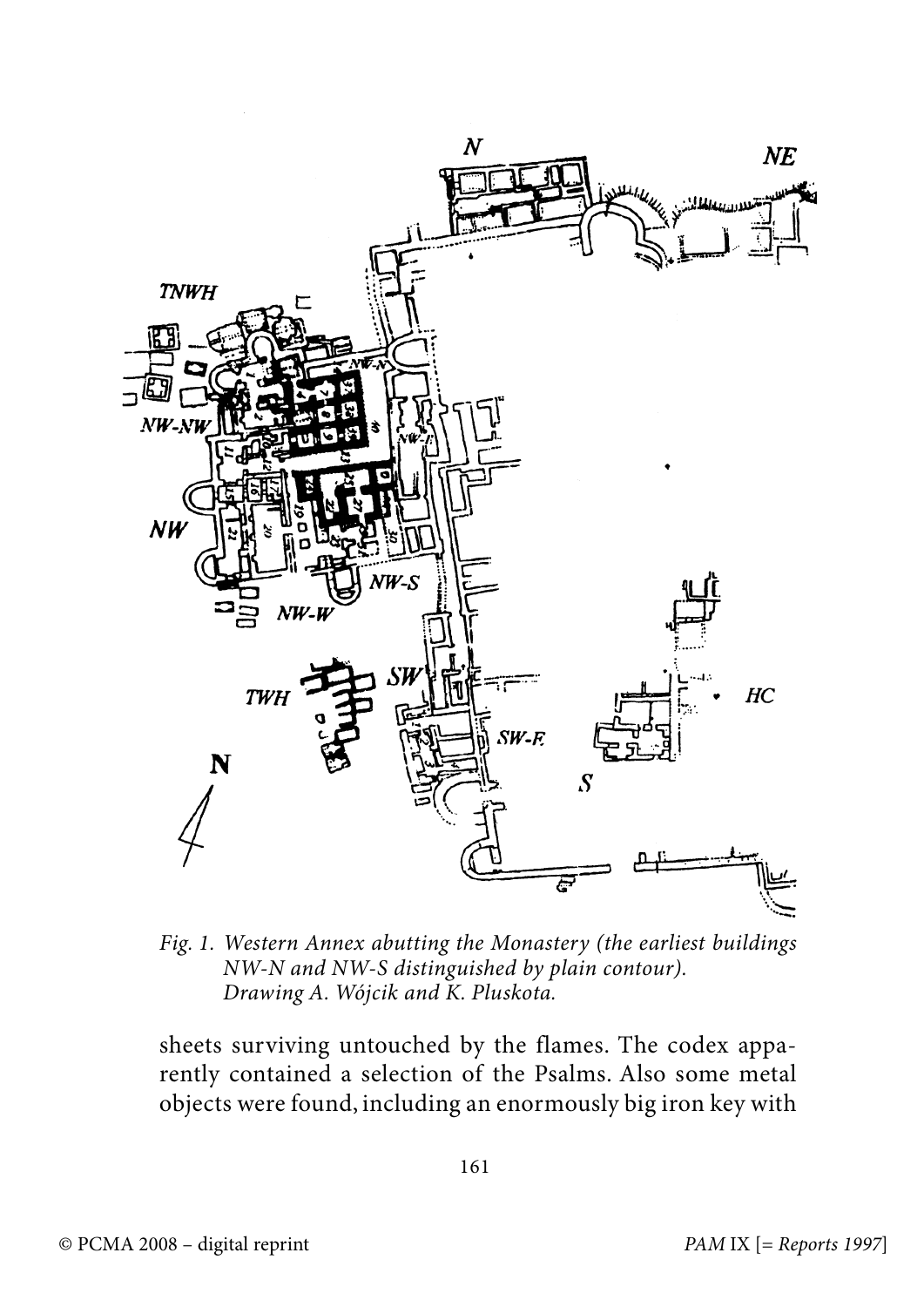a bronze handle (Fig. 2), an amulet with magic texts in Coptic scratched on the lead sheet; an iron bit and other fragments of horse harness, as well as an iron hinge complete with a set of nails. In the neighboring Room 29, in the rubble, a small bronze icon with an incised representation of a saint was discovered.



Fig. 2. Iron key with bronze handle. Photo T. Ryszewski.

On the whole, little can be said about the function of individual rooms on the ground-floor of Building NW-S, but excavations remain to be completed (a row of rooms: 24, 25, 26, situated alongside the north facade of the building, still need to be cleared). Even so, certain observations concerning the function of individual rooms can be ventured, and may possibly be of aid in analyzing the layout of this part of the Western Annex and its architectural development.

Room 29 (3.50 x 1.60 m) accessible through an archway from the entrance hall (Room 23, excavated in the previous season) could not have been used for anything but communication purposes, considering that it had arched doorways at either end, the north and the south, leading to rooms 27 and 31. The only one without a doorway, the eastern wall is covered with a huge painting that extends onto the side walls; it is a representation of Christ on the upper part of the wall and, below, an Archangel protecting a Nubian nobleman (Figs 3 and 4). The Twelve Apostles accompany the Archangel (six figures on the south and the north walls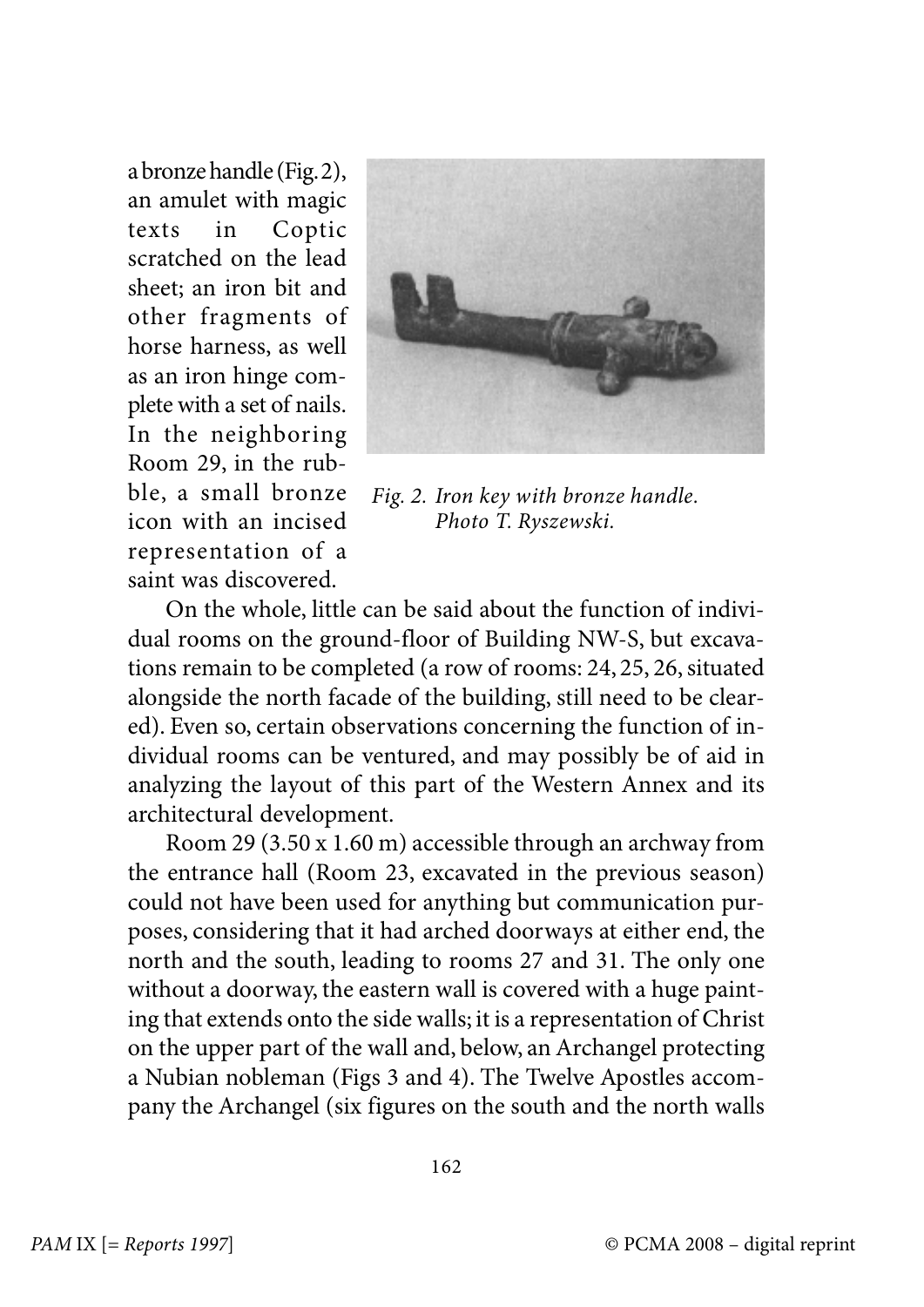respectively). In this part of the room, there is also a square structure, built of brick against the east wall, suggesting a place suitable for liturgical service. On the south wall, a large ink inscription is preserved, containing a fragment of the intercessio in Greek (viz. a prayer for the Church) from the liturgy of the Holy Mass. Hence, it is presumably a small chapel that is involved in this case. On the north wall, beside a small painting of an Angel, there is yet another inscription - Psalm 97 (96), each verse in two languages alternately, in Greek and Old Nubian. Psalm 128 (127) was written on the south wall of Room 31 in the same manner.

Room 31 (3.60 x 1.70 m) has no furnishings. It might be significant, however, that the wall paintings are restricted to representations, on the east and the south walls, of local bishops protected by Archangels. Originally, the room was accessible also from the entrance hall through an arched doorway, which was later blocked with a thin screen wall to create a kind of niche in the east wall of the hall (Room 23). The text of the Creed (discovered last season)<sup>2</sup> was written inside it. Then the only entrance with a painting of Christ Emmanuel embellishing the arch (Fig. 4) gave access to Room 31 from Room 29. In the last phase, the room underwent a curious rebuilding, the purpose of which remains obscure. Apparently, a roof on wooden beams was introduced inside it, at a height of barely 1.20 m above the pavement.

In analogy to the southern part of the vestibule (23), the two rooms described above adjoined an older part of the building, which was founded on a slightly higher level. Only Room 27 (3.60 x 2.40 m) belonging to this earlier phase of the building (situated to the east of the northern part of vestibule 22) was excavated this season. After the rebuilding, it was furnished in a way that most certainly identifies it as a cell: along the western wall there

<sup>2</sup> Cf. S. Jakobielski, A. Łajtar, Bin Glaubensbekenntnis aus Alt Dongola (Sudan), JJP (in print) and PAM VIII, 1996 (1997), p. 166.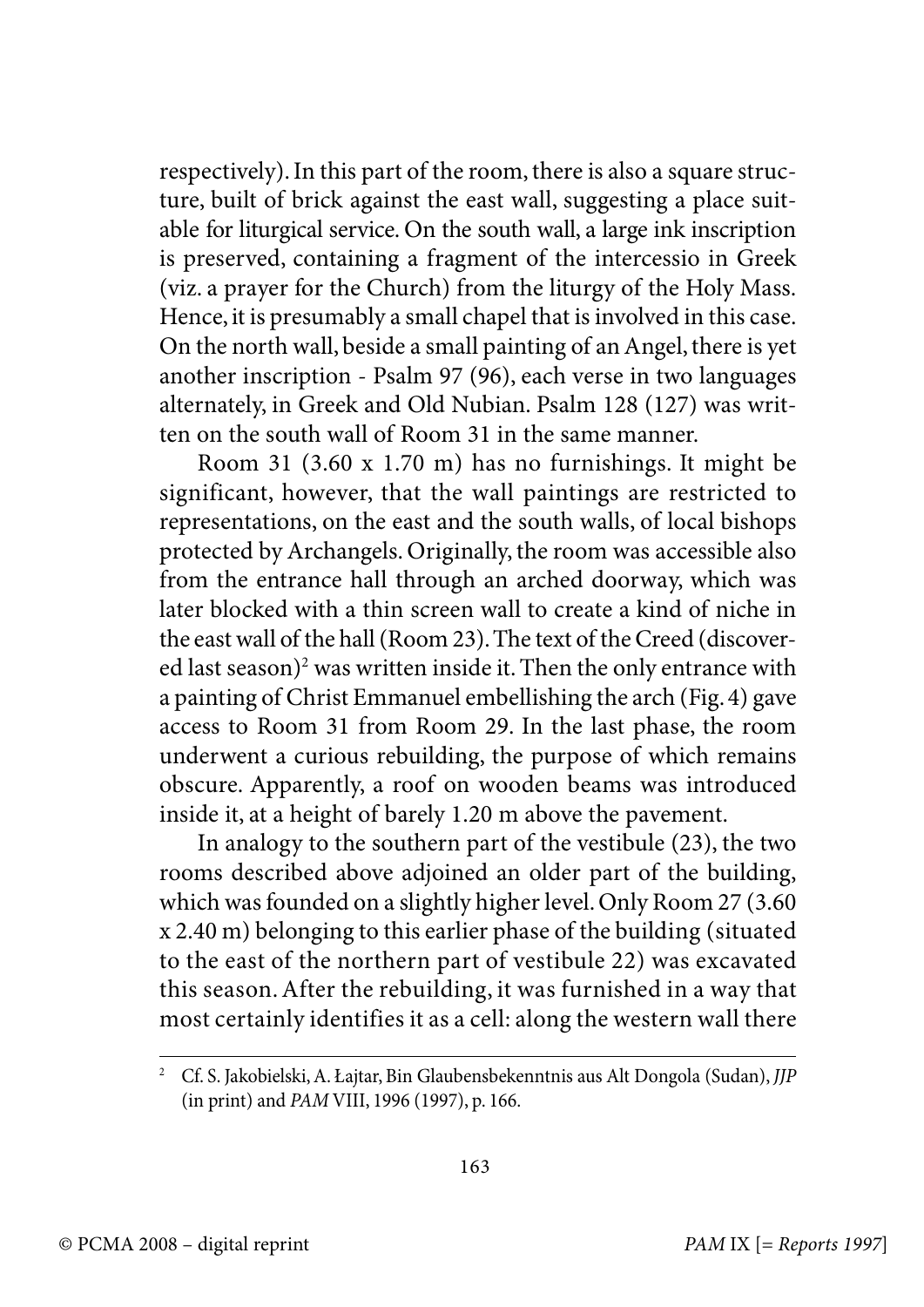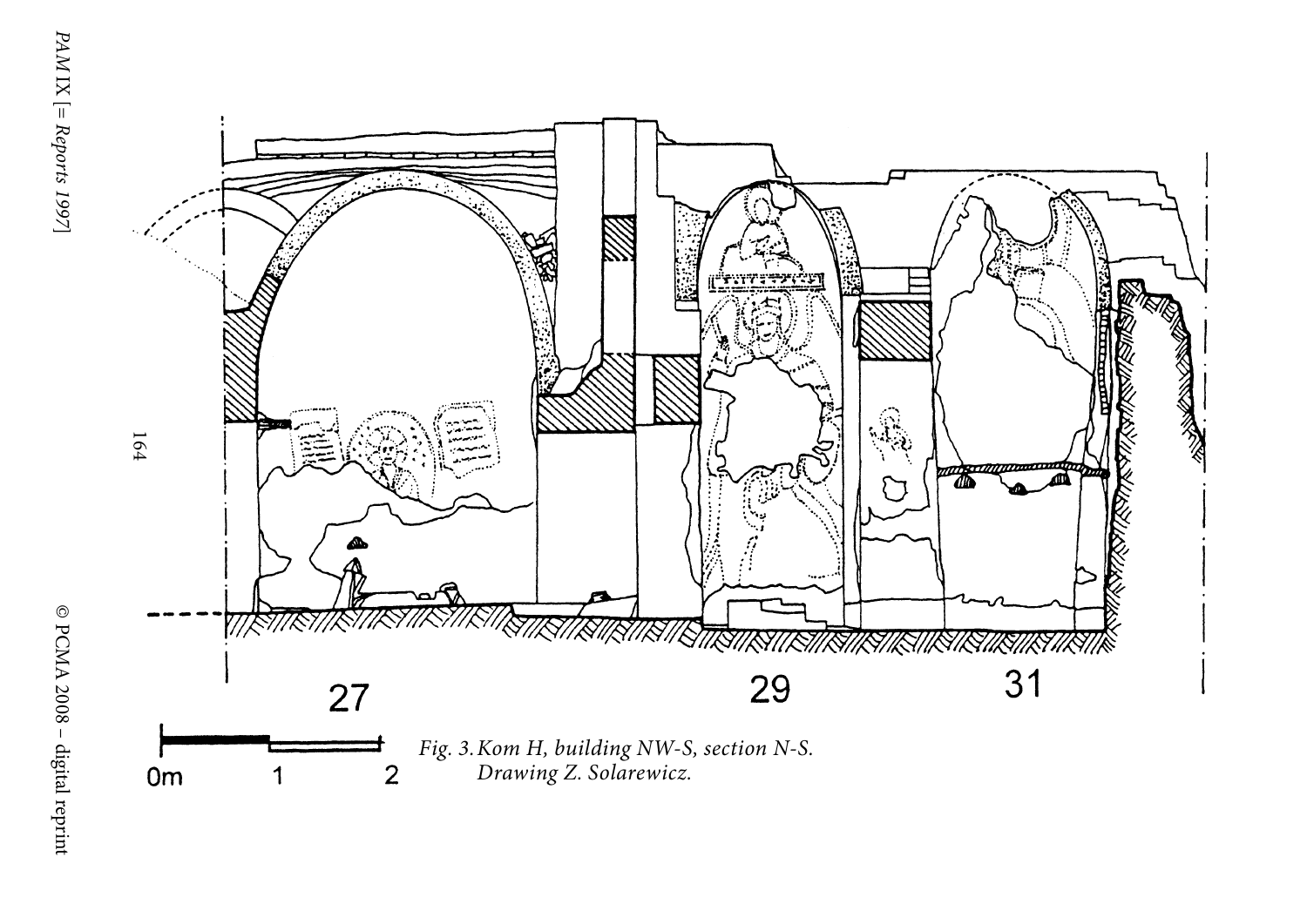

PAM IX [= Reports 1997 PAM IX [= Reports 1997]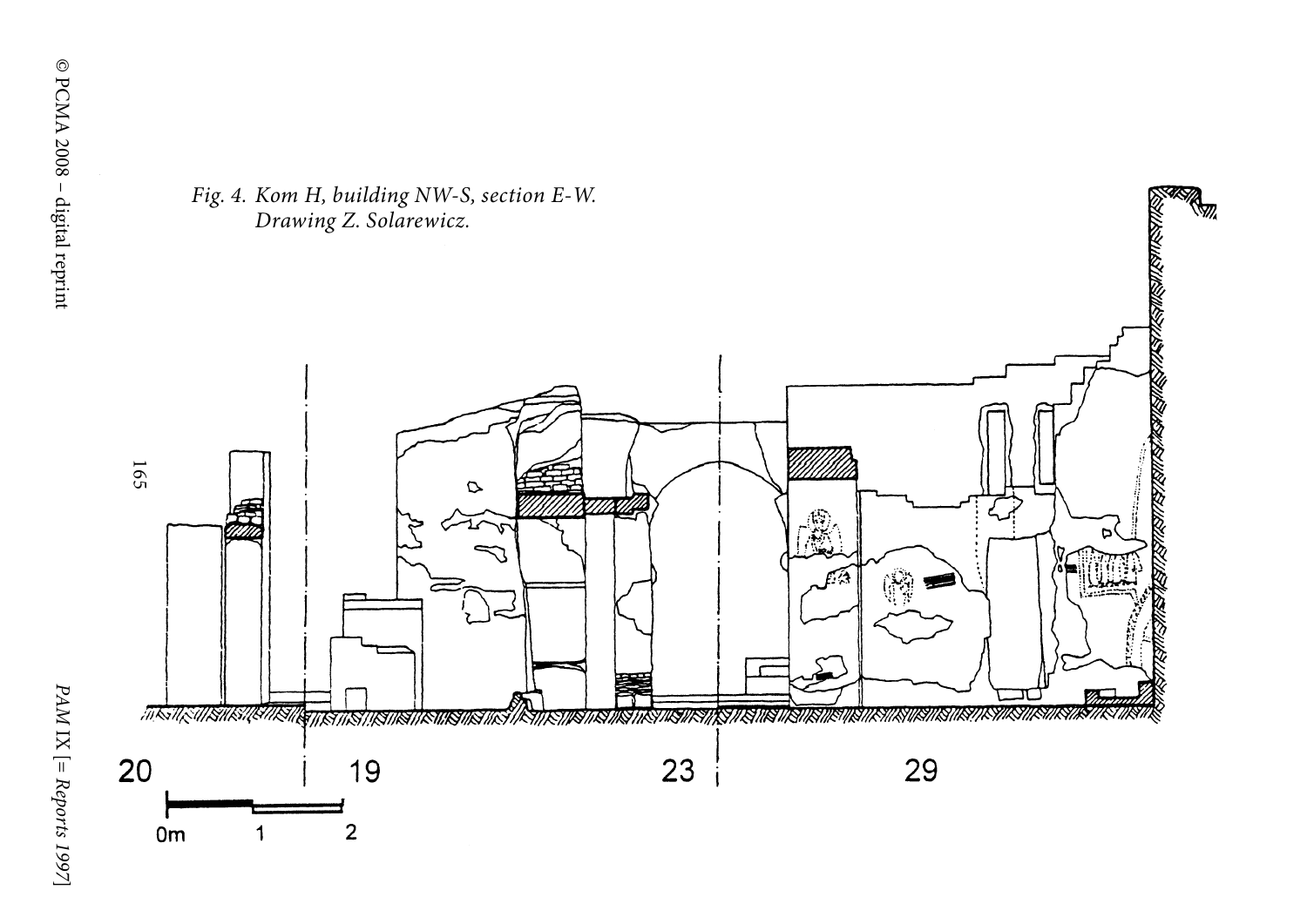is a tiled mastaba-like bed with headrests at both ends; at the east wall with a mural representing a bust of *Christ in tondo*, there is a square structure that is suitable as an altar (Fig. 4); in the northeastern corner, there is triangular shelf with a saucer lamp still in position. The only problem with such an identification is constituted by the low and wide archways on either side of the room, giving passage from Room 29 to 25 (not excavated yet); passages of the kind are not usually encountered in cells. Another feature which seems to contradict the identification is the complete liturgical text of the oratio oblationis in Greek written on either side of the painting of Christ; this text can be used only when the Holy Communion is being given exceptionally on an ordinary day of the week, instead of the Sunday service that was the common practice of the church in this period. $^3$  The original function of Room 27 before the rebuilding is even more difficult to establish because no inner constructions are extant. Further excavations of the remaining northernmost part of the building, planned for the next season, could solve perhaps the problem of identification. It is striking, however, that the program of the interior decoration comprises most of the iconographical themes traditionally used in Nubian Church buildings, which may suggest that a chapel arranged in Room 29 might have possibly dictated the choice of scenes in the whole complex.<sup>4</sup>

A recent hypothesis has the whole Northwestern Annex to the Monastery being used from the 12th century as a Xenon

<sup>&</sup>lt;sup>3</sup> A similar text, as well as an altar and a painting of Christ above it, was previously found in the Western Annex in Room 7. Cf. S. Jakobielski, K. Pluskota, B. Żurawski, [in:] Kush XVI, pp. 294, 315; for the text, cf. A. Łajtar, Greek inscriptions from the Monastery on Kom H [in:] The Spirituality of Ancient Monasticism, Kraków-Tyniec 1995, p. 55.

<sup>4</sup> Cf. M. Martens-Czarnecka, Provisional identification of the function of individual rooms of the Monastery on Kom H, [in:] Journal of the Polish Nubian Society I (Gdańsk), in print.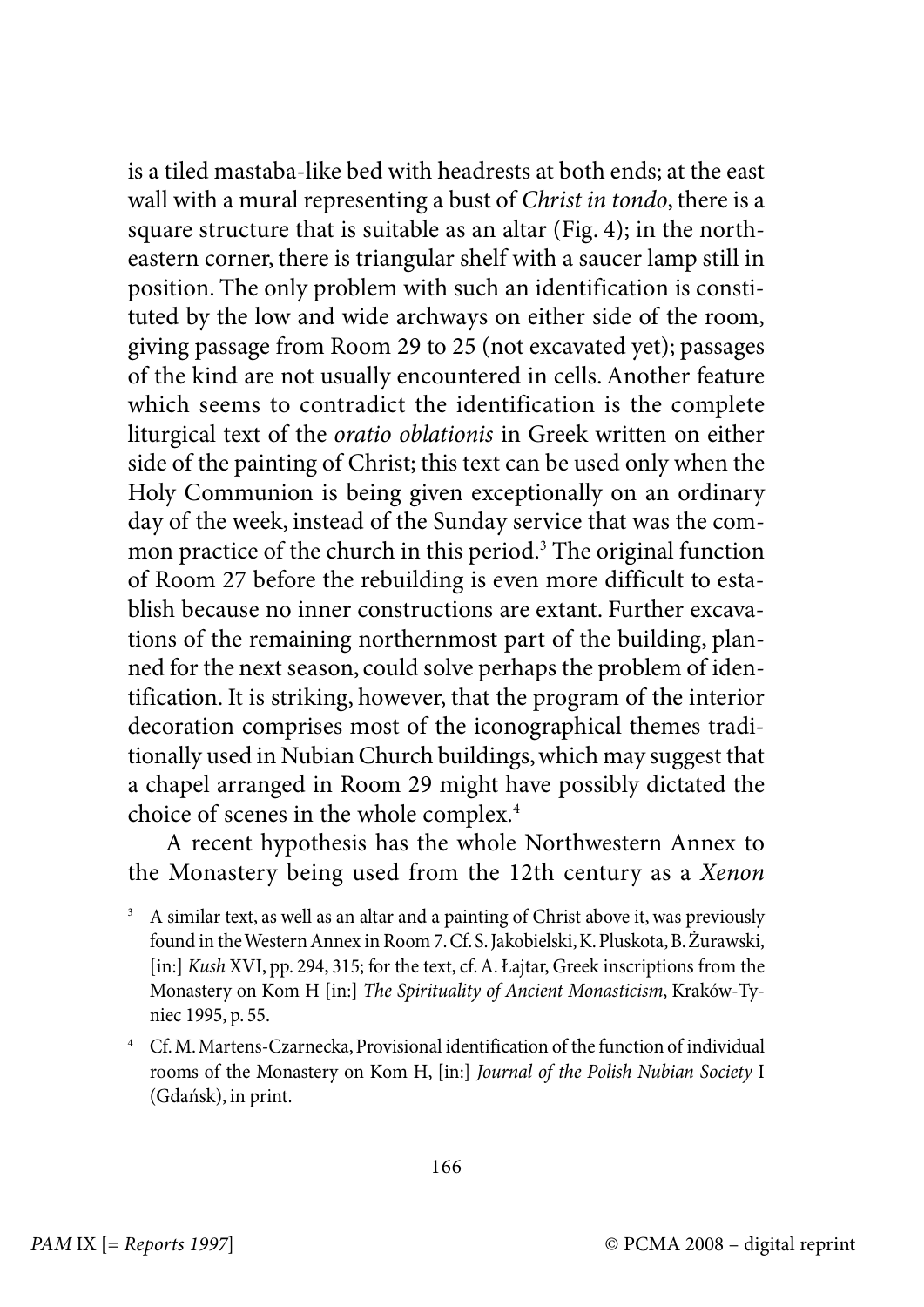(a Byzantine institution which was a combination of hospice and hospital),<sup>5</sup> where treatment was intensified thanks to the proximity of the burials of the Holy Men (which is indeed the case here). Another less probable hypothesis is that the Annex included an episcopal residence, perhaps of Bishop Georgios himself.

A dedication by Georgios on the mural on the east wall of Room 29 seems to date the rebuilding of structure NW-S rather precisely to the middle of the 11th century.<sup>6</sup> The decoration of the interior was completed in the 12th century, to judge by the stylistic features of the murals. After AD 1113, when Georgios' crypt was incorporated into the Northwestern funerary complex, the whole Annex underwent another rebuilding, which seems to have affected the Building NW-S as well. Barrel-vaulted Room 19 was introduced in the place of a former yard in front of the main doorway to the building and a semicircular structure (Room 35) was built to the south of the vestibule.

Works in the building necessitated intensive conservation treatment, concerning mostly the walls and murals. Urgent intervention was required in Rooms 29, 31 and 19, where the arch over the doorway between Rooms 29 and 31 had to be reconstructed. In several places remnants of barrel vaults were merely preserved. They had to be reinforced with iron hooks (dia. 0.9 cm) attaching them to the walls. Similarly, the vertical fissures occurring in walls were treated. The high mud-brick walls with paintings in Rooms 29 and 31 were found to be in

<sup>&</sup>lt;sup>5</sup> Cf. B. Żurawski, Faith-healing and commemoration in Late Christian Dongola [in:]Akten d. 6. Internationalen Koptogenkongress Münster 1996, in print; cf. PAM VIII, 1996 (1997), pp. 161, 167.

<sup>6</sup> In the inscription, Georgios is mentioned still as an archpresbyter and not a bishop, therefore the text could have been written in AD 1162 at the latest, considering that his episcopate lasted 50 years, and that he died in AD 1113. Cf. S. Jakobielski, Monastery of the Holy Trinity at Old Dongola [in:] The Spirituality of Ancient Monasticism, Kraków-Tyniec 1995, p. 40, and A. Łajtar, ibidem, pp. 51-55.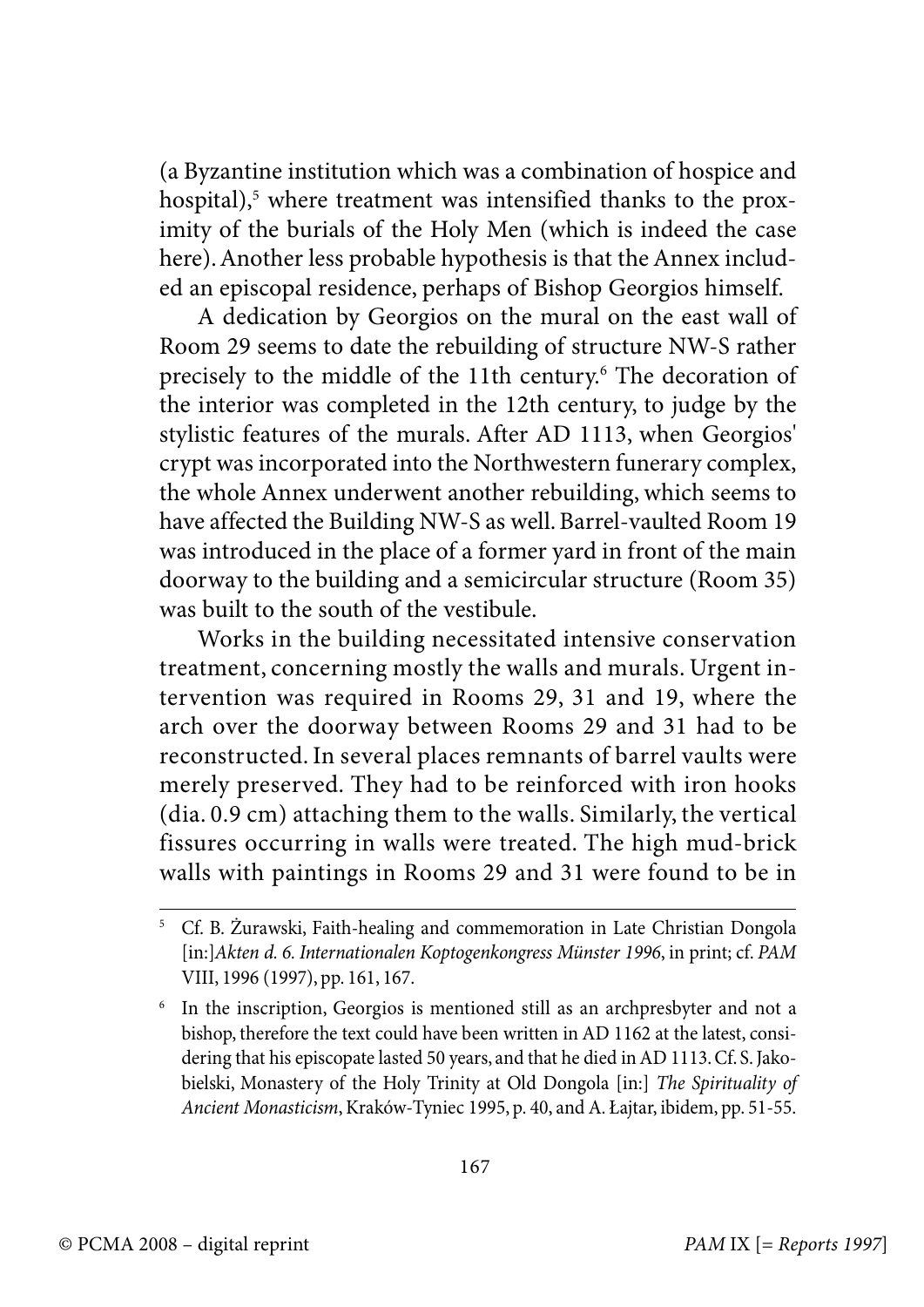very bad condition in the lower parts (just above the paving) where the bricks had been washed out by water which had apparently stood there for some time, leaving practically only half of the original thickness of the wall. The preservation of the walls to their present height is due to a layer of compact mud that had filled the empty spaces. Immediate conservation consisted of a gradual reconstruction of the missing parts of the walls. All the reconstruction works employed original building material (mud-brick or red-brick and in the arches), or new red-brick (filling the missing parts in walls) bonded with a special mortar (mud and sand in equal proportions, mixed with a 10% dilution of gum Arabic. The same mortar but in liquid condition was used to fill the vertical fissures in the walls. Plaster was fastened to the walls with homogenous injections of 10% hydropropylocellulose (Klugel G) mixed with water and mud. Surface destruction of paints and whitewash resulting in peeling was treated with the same hydropropylocellulose but in a 15% solution diluted in ethanol. Painted surfaces were cleaned with 2% Liquid PH 11 (Contrad 2000), neutralized by later treatment of the surface with a 0.5% vinegar and, subsequently, with water. The entire painted wall surface was protected with a 2% dilution of resin (Movilith 50) in ethanol. Conservation measures also consisted of fastening to the wall small fragments of painted plaster in order to restore as much of the mural as possible. Fragments, the place of which in the composition could not be identified with precision, were gathered together on a special panel on the appropriate wall, below the mural. A new roof was built over the entire complex of Room 27, 29 and 31, supported on walls of new red-brick erected on top of existing ones to reach an uniform height of c. 4.5 m with the required sloping to the south and west. The roof was made the traditional way, as was the case in previous